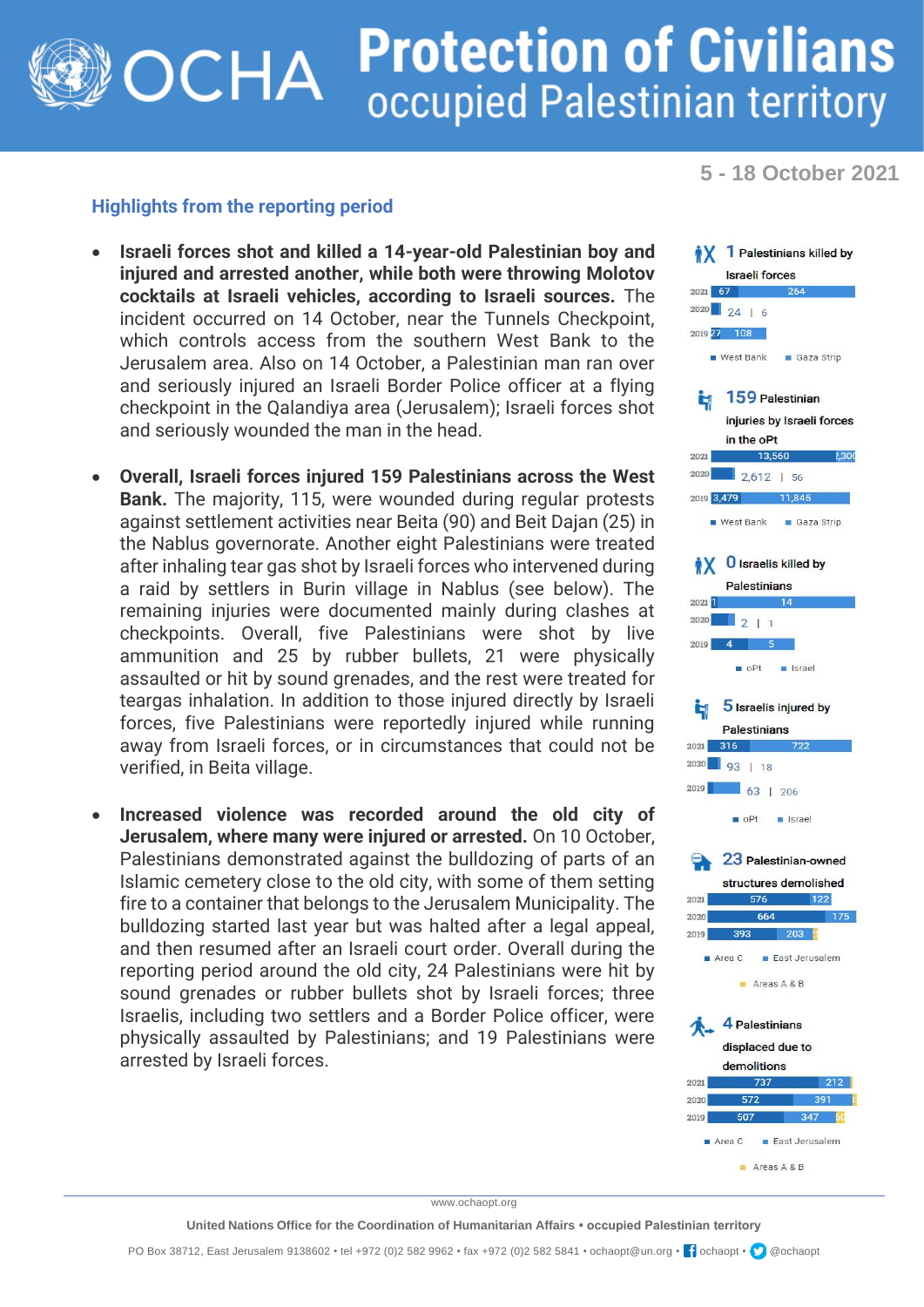- **•** Israeli forces carried out 113 search-and-arrest operations and **arrested about 150 Palestinians across the West Bank.** The most affected governorate was Jerusalem.
- **On at least 23 occasions, Israeli forces opened warning fire near the perimeter fence and off the coast of Gaza, ostensibly to enforce access restrictions.** No injuries were reported. Israeli military bulldozers conducted land -levelling inside Gaza, near the perimeter fence in the Rafah area. Separately, Israeli forces confiscated a fishing vessel anchoring six nautical miles (NM) away from Gaza's shore, in the Rafah area, well inside the current fishing area as declared by the Israeli authorities, at 15 NM off Gaza's southern shore. Israeli forces also arrested two Palestinians, including a boy, who reportedly attempted to enter Israel through the perimeter fence.
- **The Israeli authorities demolished or seized 23 Palestinian owned structures in Area C on the grounds of lacking Israeli issued building permits, displacing four people.** The displaced were in the herding community of Az Za'ayyem (Jerusalem). Twelve structures, mainly residential, were dismantled in Ras at Tin herding community in Ramallah, affecting 50 people. An estimated 350 farmers and their families were affected by the demolition of a paved agricultural road in Tayasir community, in the Jordan Valley. The remaining demolitions included livelihood structures in Haris (Salfit) and Ma'in (Hebron).
- **Israeli settlers injured seven Palestinians, and people known or believed to be settlers damaged or stole the harvest from over 1,600, mainly olive, trees.** Four of those injured were stoned by Israeli settlers who raided the village of Burin (Nablus) and caused damage to houses and trees. A woman was pepper -sprayed by settlers, who also stoned other Palestinians picking olives in Yasuf village, Nablus. The other two were injured in Hebron. Since the start of the annual olive harvest on 12 October, over 1,400 trees, mainly olive trees, have been vandalized or had their crops stolen in villages around Nablus, Hebron, Salfit and Ramallah, as indicated by Palestinian farmers, eyewitness and landowners, in some cases supported by reports from the Ministry of Agriculture. Many of these trees were planted on Palestinian -owned land near settlements. The remaining 200 damaged trees were reported by their owners, just before the start of the season. Settlers also vandalized several cars in Marda (Salfit) and Beit Iksa and the Silwan neighborhood (both in Jerusalem).
- **People known or believed to be Palestinians threw stones at Israeli -plated vehicles in the Ramallah governorate, injuring a**